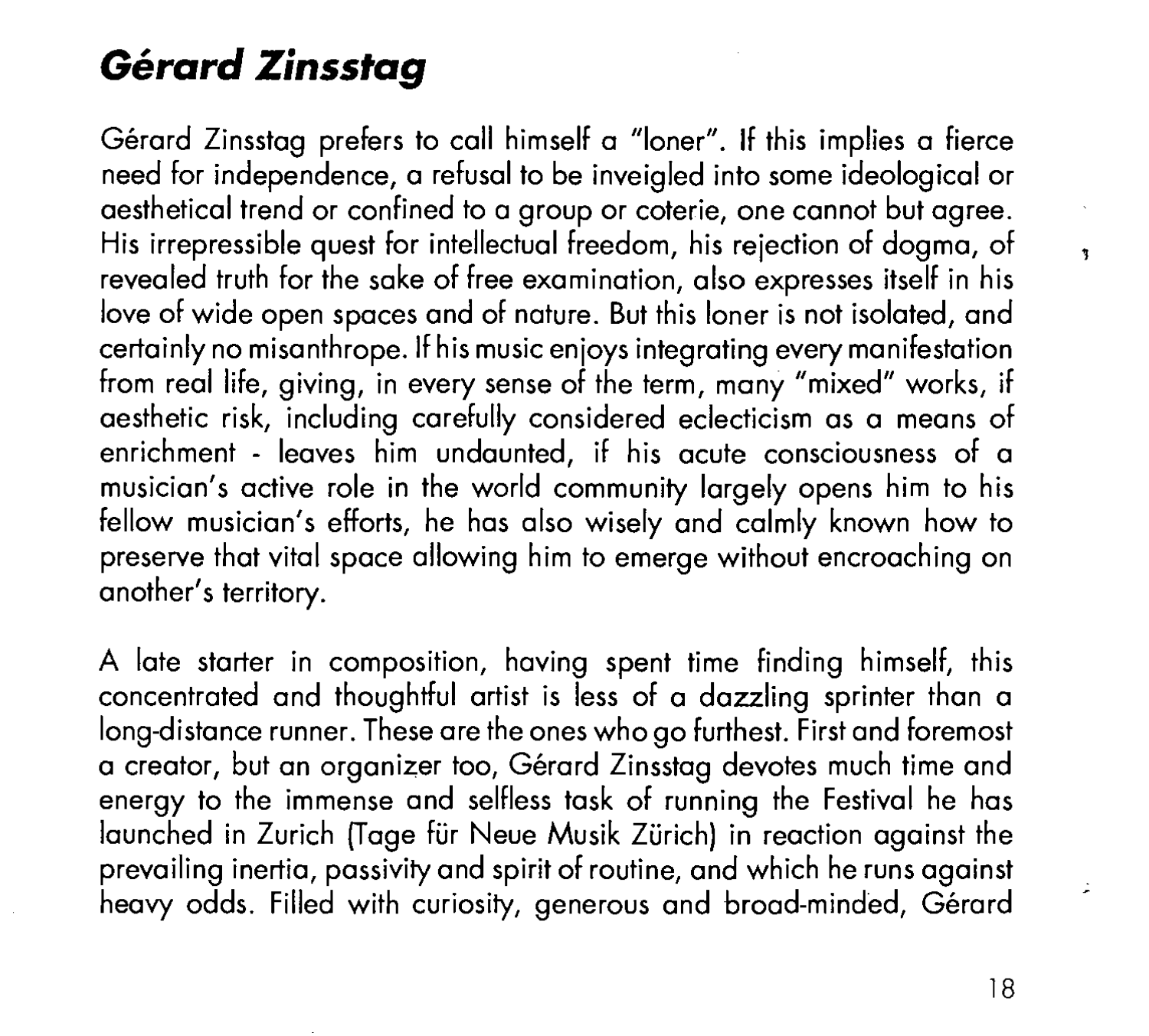Zinsstag is that rarity: a composer who does not belittle his colleagues but offers help and encouragement instead. Both his Zurich home and his chalet in Schlans are open and hospitable places. The cult of friendship is an expression of elegance of the heart and spirit with this true humanist. And confronted with so little affectation, so much naturalness and kindness, one is surprised to discover that within fifteen years of persistent and discreet work, he has carved a choice place for himself: that of one of the most individual and accomplished composers of his time.

Harry Halbreich

Born 9 May 1941.

First twenty years: Geneva. Early musical influence by father. latin in secondary school, Flute at the Music Academy, flirts with the University, first solitary attemps at composition. Two years complementary training and "vie de Boheme" in Paris. Sienna Summer Course and discovery of Italy, long stay in Rome, interrupted by seedy and endless touring across Europe. End of attempts at composition.

Second twenty years: Zurich. Eight carefree, bourgeois years with the Tonhalle Orchestra. Then total break with everything and everybody. Rebirth of a "delayed" composer. Two years composition study with Hans U. lehmann, two more with Helmut lachenmann. Hard Swiss debut of a non-independent composer. Continual hunt for money, performances, publishers. Darmstadt Summer School: stimulation, contacts, new long-lasting friendships. Fear of being or becoming a mediocre, local composer. Doubts, humiliations, fights, hopes and an opening: Donaueschingen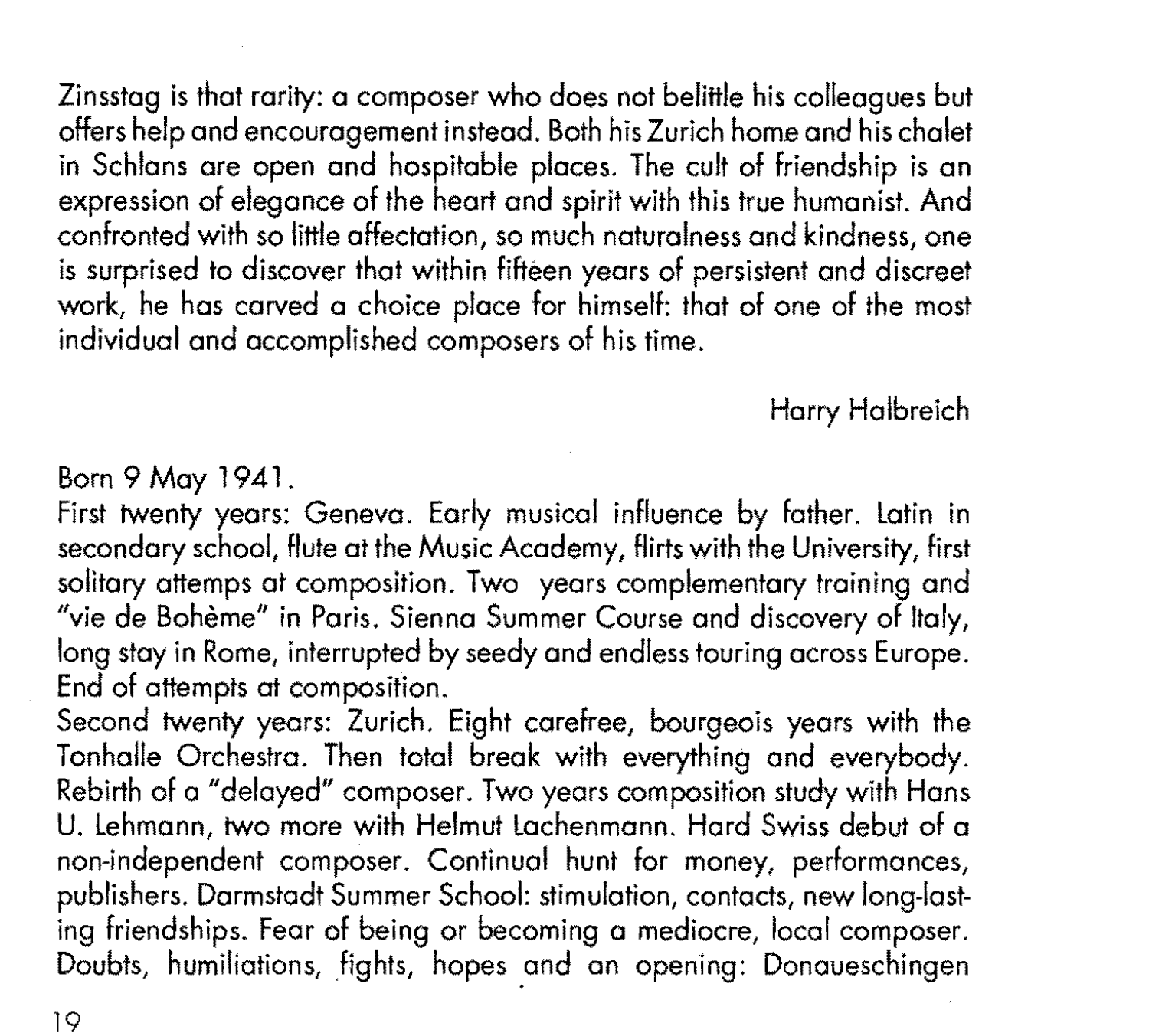1979. Before which, on exceptional, peaceful, winter stay at Son Francisco ! A welcome digression with a year in Berlin os guest composer of the DAAD, followed by a confused training course in the IRCAM'S bunker. Second trip to the States, staying at 84 Charles Street, New York, protectionist reality of American musical life. Birth of Silvio: the child's joyful doily provocation, first French words uttered, new dimension in tenderness and temporality. Setting up of contemporary music Days "Tage für Neue Musik Zürich" as a sign of peaceful revolt against Swiss stagnation. By the way: no Bach or Beethoven prize, no distinction, no reword, simply no prize at all, but full of spirit.

#### *wenn* **zum** *beispiel ...*

In 1975 I was commissioned a work by the Swiss-German Television. At the time my artistic and intellectual development was heavily influenced by \_ surrealism and concrete poetry. That was why I used a "4 voice" text by Franz Mon, whose polyphonic structure could not be perceived in its entirety by the reader, since the discourse disintegrated into four differing variants. The text's simultaneity could however be more simply perceived through a musical structure, which abolishing the reader's confusion, also no longer compelled him to read 4 lines at a time.

- 1. *If, for example only one person finds himself in* a room, *he can*
- 2. *If, for example in a room one person only finds himself, he could*
- *3. If only one person for example finds himself in a room, he should*
- *4. If in a room for example only one person finds himself, he should*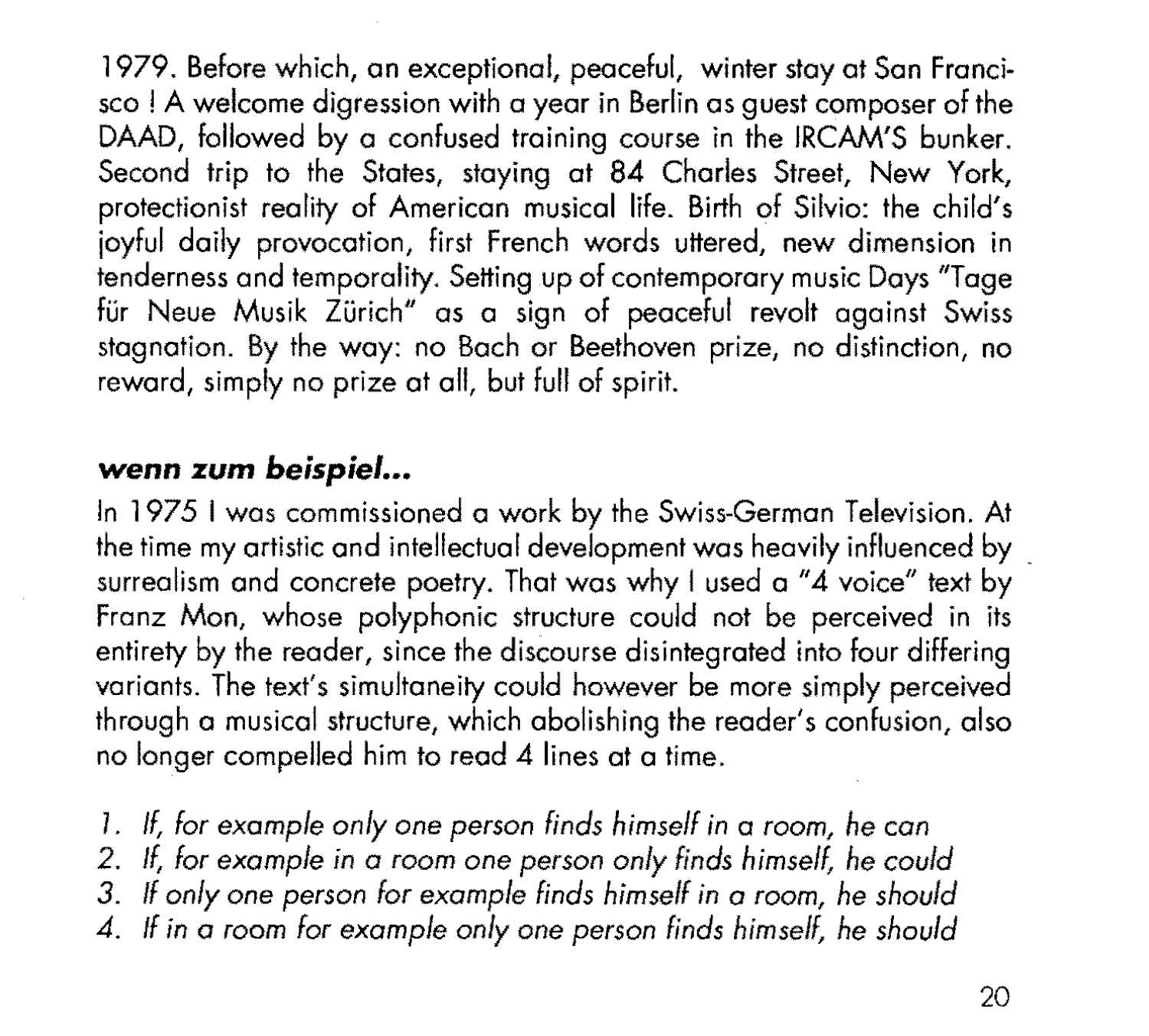In the score, the words, both grouped and isolated, with their morphemes and phonemes hove been accompanied with parolinguistic signs. These signs have been partly written in letters, partly in graphic notation. Thus each voice fulfils its own destiny: they disappear one after the other until only one is left. Does language converted into music represent its own uncommunicability or rather does it represent the faculty for revealing several meanings? Music shaping and transforming a concrete text invites the listener, beyond the music, to play with the given material, for only then can language thrive in the complexity, contradictions and magic it engen· ders: music as a metalanguage expressing the inexpressible and leading to the word.

"In concrete poetry, a word is but a word, with all it can trigger off; it is the only thing that matters. A linguistic rationality merges with the word play, thus resulting into unthinkable combinations." (after franz Mon, Texte uber Texte, Berlin & Neuwied, 1970)

The world première took place on 20 September 1976 in Zurich The television version was given shortly after. Producer: Peter Schweiger.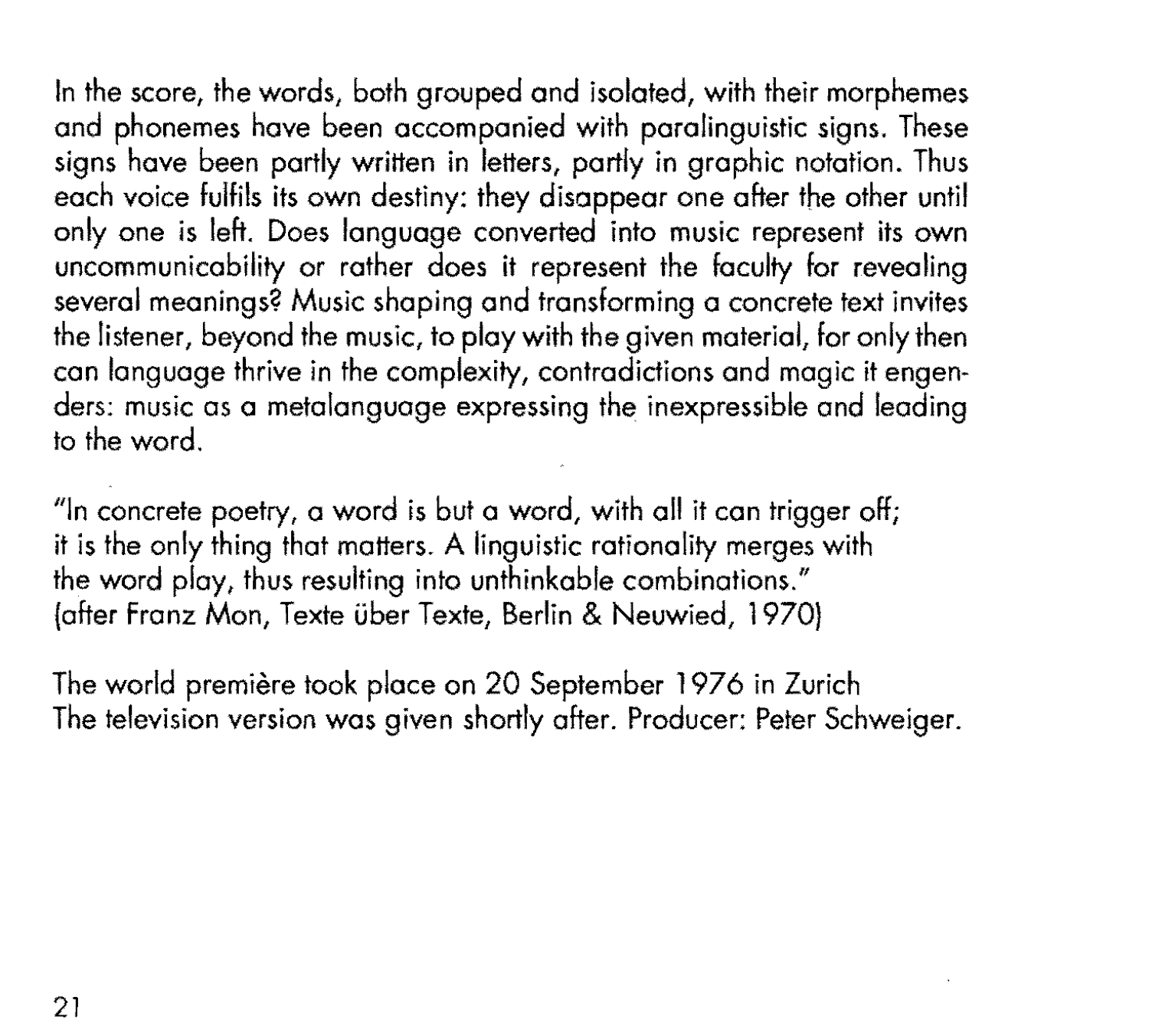#### *lnnanzi*

**lnnanzi,** my first piece for large orchestra, was commissioned by the Zurich Tonhalle Gesellschaft in 1977. It was premièred however, in Hamburg on 20 January 1981. lt has since been performed in Brussels, Berlin, Stuttgart and Paris.

In Stuttgart programme notes I wrote as follows: "A motor pulse and a constantly changing linearity are the two key elements stamping and determining the piece's progress. I intend to restitute these two complementary elements -unalienable constituents of our musical tradition- into a new context and thereby achieve a personal kind of musical expression. The generating idea is to simultaneously fulfil these two elements during the whole piece: in part one, the solo doublebass's simple motor pulsion against the complex and hardly tangible linearity of the orchestra, and in part two, the doublebass's simple linearity against the orchestra's dense and complex motor pulsion. The musical material is mainly provided by the use of open strings and their natural harmonics. Almost all the strings play with a loosened fourth string, except for the soloist who in contrast to this, tightens his strings into a new relation: G sharp (1st string)- E-A sharp - F sharp (4th string). The whole piece is tinged with the more or less concealed echo of the aura and colour of this chord."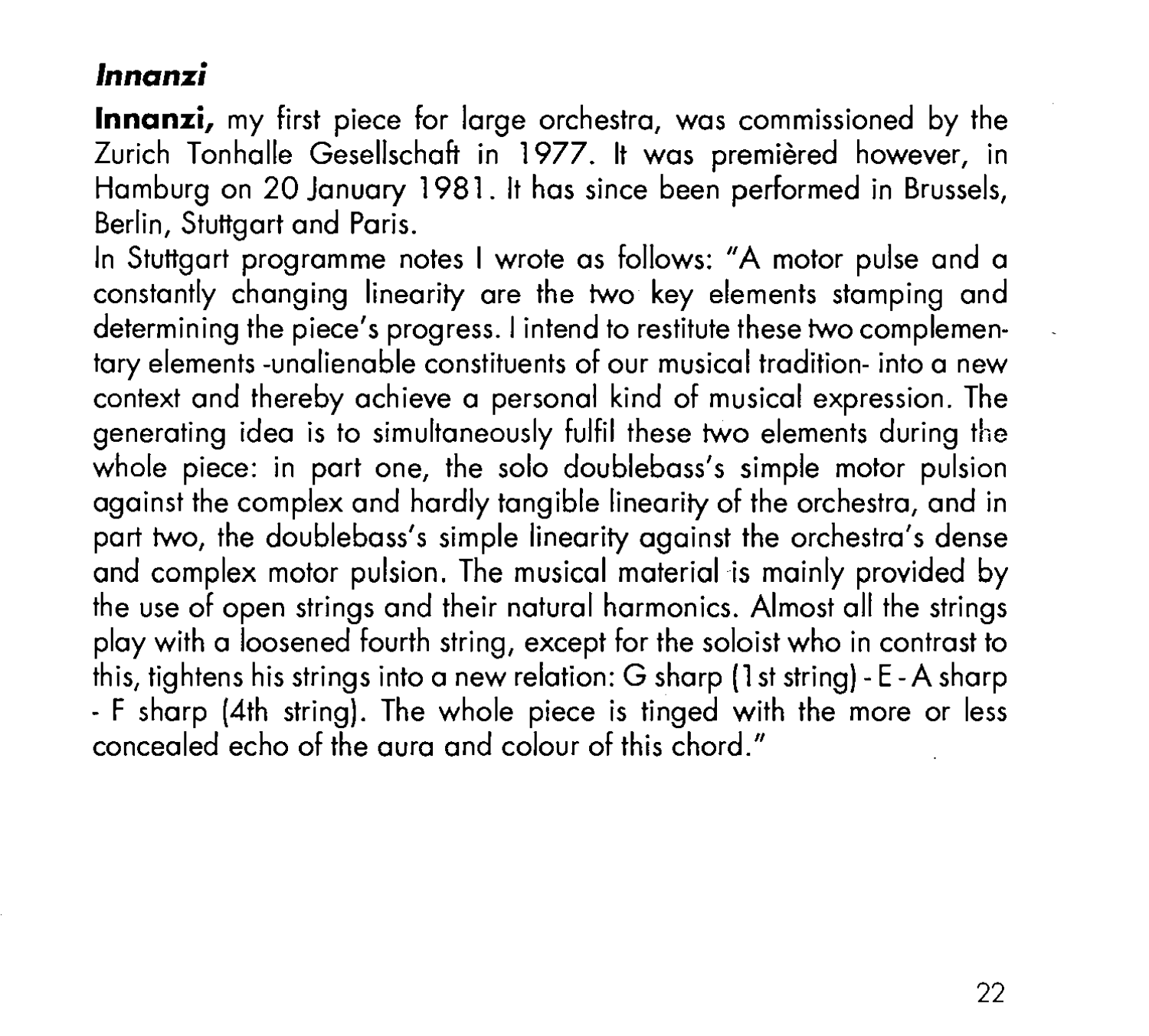### **Foris**

Commissioned by Radio Baden-Baden for the Donaueschingen Festival, Foris was composed in the beginning of 1979 and premiered on 20 October that same year with Ernest Bour conducting. Although Innanzi was completed the previous year, **Foris** is my first real confrontation with a large symphony orchestra. At that time I was assiduously reading various authors, mainly Sartre *(Situations},* Trotsky, *{his autobiography},* Samuel Beckett *(Murphy},* whom.! had the good luck to know during my student days in Paris, and Christopher Caudwell *(Studies in* a *Dying Culture).* All these authors have left a definite trace in Foris's creative process, for I tried to situate the phenomenon of artefact in relation to my surroundings and to the musical tradition I had emerged from: art as social and aesthetic phenomenon *(Adorno},* its sociological and philosophical aspect, the relationship between everyday reality and art, tradition as warrant of continuity and change, the rejection of musical clichés and the integration of originally concrete sounds fusing and merging in an orchestral structure. In a press release, I wrote at the time: "Foris is the individuation of two antithetical elements inherent in my music: noise (reality, hazard, chaos) and "found sounds" (illusion, artifice, order). lt consisted therefore of studying and mastering the behaviour of these two categories, which lived and followed their destinies: some were self-destructive, others proliferated. The musical material has mainly issued from the use of chordal blocks of seven and ten sounds, of retuned strings and their natural harmonics. Foris is an attempt to refuse and to by-pass certain musical ideals which fathom each other and are transformed through a dialectical process".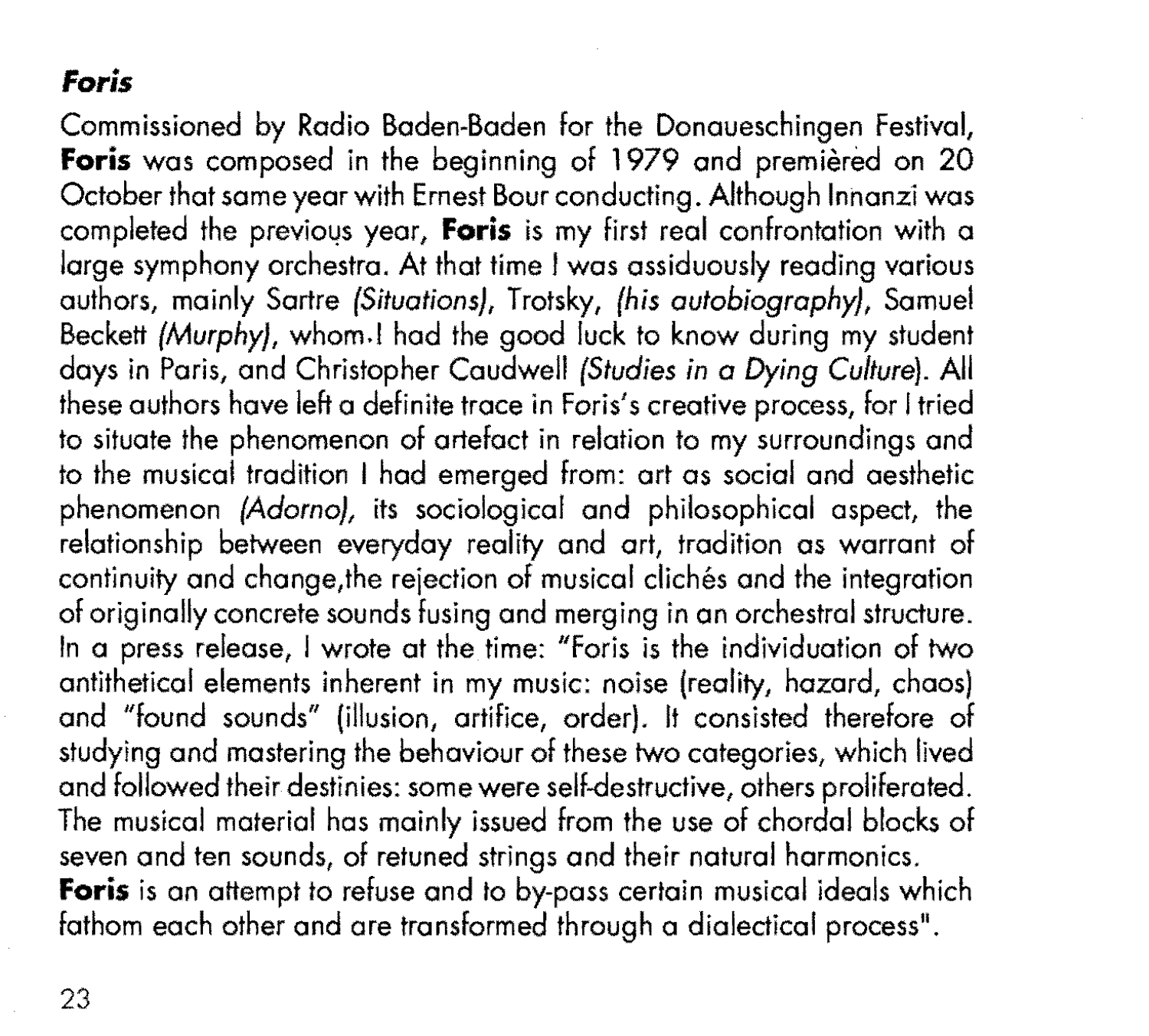## **Trauma**

**Trauma** was composed at the request of Radio Stuttgart during my Berlin stay. It was premièred on 23 April 1981 at Cassel and was performed by the Radio Stuttgrat Choir and conducted by Klaus Martin Ziegler. In 1985, aft er tourning the Federal Republic, Trauma was also given at the Warsaw Autumn.

**Trauma** is a musical attempt to critically reveal Christianity's paradoxes; on the one hand denouncing past cruelties and on the other conjuring up the hope of a better, more humane future. For Christianity, being intolerant and uncompromizing, has spread more hatred and bloodshed than peace! The degradation of woman to the role of prostitute or witch, and her ambiguous elevation in the Marian cult have influenced men's behaviour for centuries. Life after Death, lux aeterna, in exchange for suffering, repentance, or simply instant happiness on earth? These thoughts constitute the spiritual basis of the work, founded on readings of Ernes! Bloch *(Atheism in Christianity)* and Korl Marx. it therefore consists in demystifying Christian obscurantism so os not to have to rely on Divine Providence, a passive state in which manking expects nothing from itself and everything from Heaven. Thus mankind will succeed in fighting and overcoming life's contradictions. The work is made up of a series of collages with a sacred source on the one hand, {quotations of the Latin liturgy and Bible texts, Ave-Maria of St-Victor of Paris and of Josquin des Prez) and of a secular one on the other (Helmut Heissenbüttel: the future of Socialism, or else this jarring quotation by Wilhelm Raabe: "Oh God, give me my daily illusion!". This set of quotations constitutes an autonomous text, running parallel to the actual